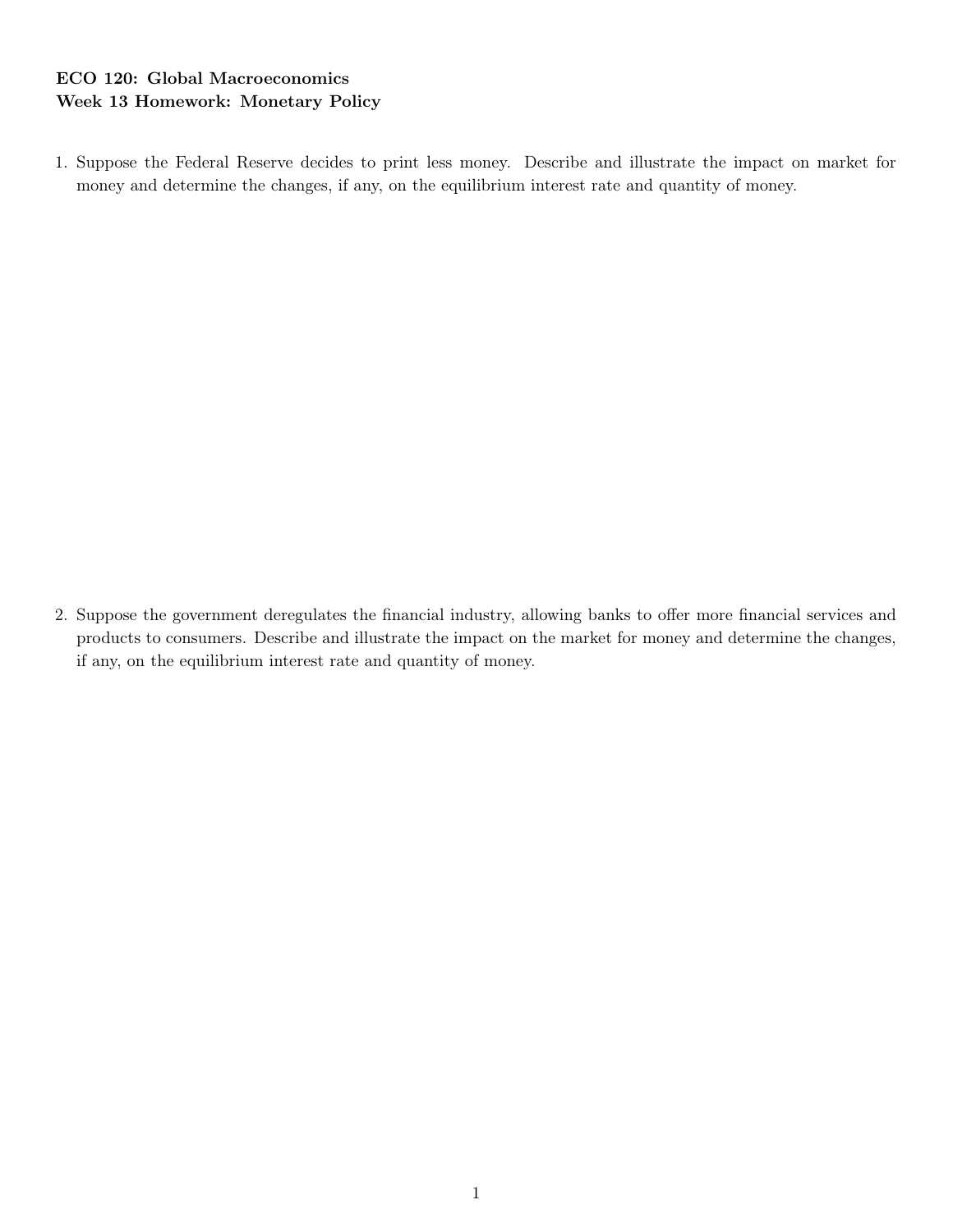3. Suppose there is a decrease in consumers' incomes. Describe and illustrate the impact on market for money and determine the changes, if any, on the equilibrium interest rate and quantity of money.

- 4. Suppose an economy is originally at the long run equilibrium when a drop in businesses' economic outlook leads to a decrease in investment spending.
	- (a) Describe and illustrate the effects on the aggregate market for final goods and services. What is the impact to real GDP and the price level?